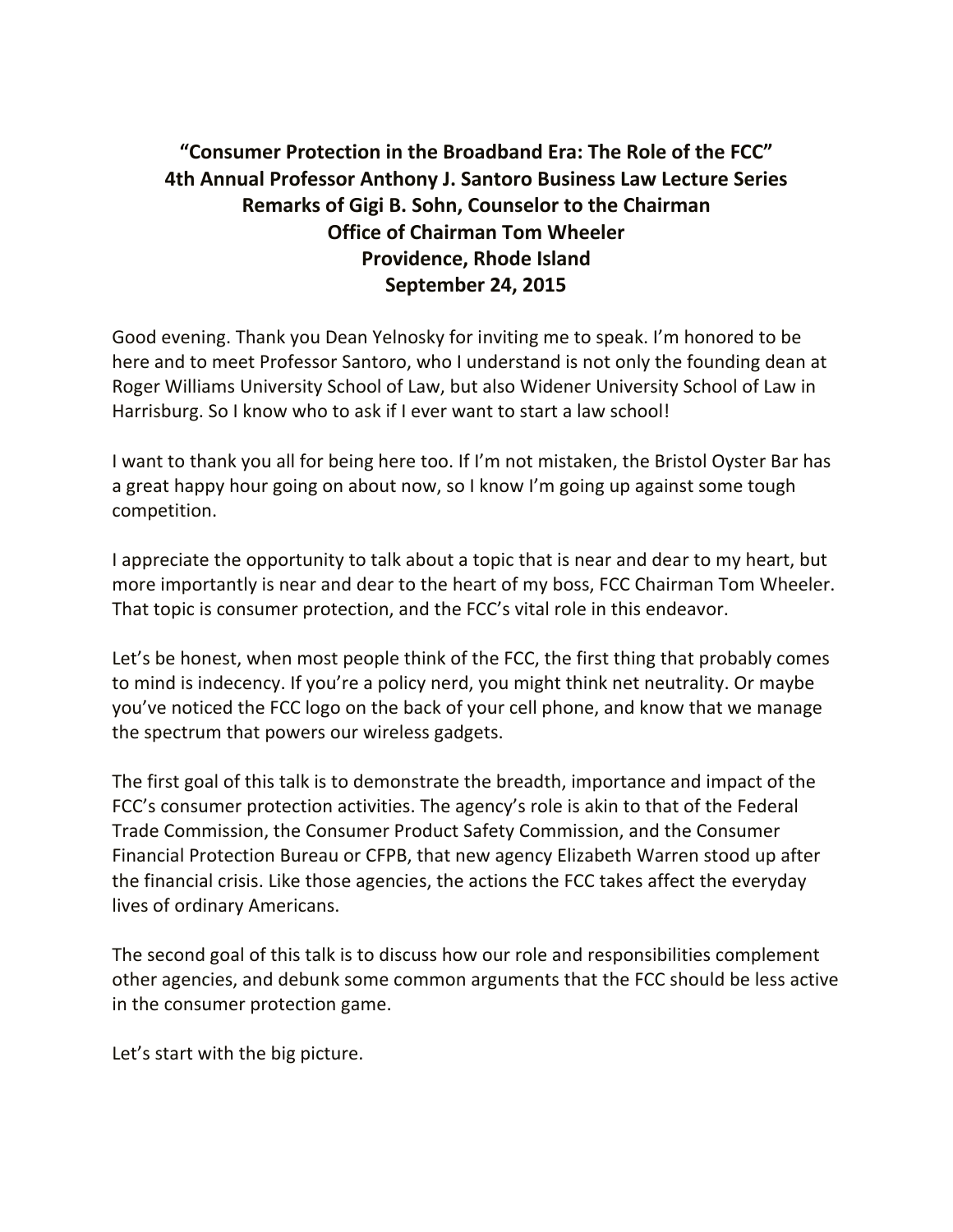The FCC is the nation's communications agency, and we are in the midst of a communications revolution.

Broadband Internet – wired and wireless – is transforming our economy and changing the way we live. By some estimates, the communications and technology sector accounts for one-seventh of GDP. And it's hard for many of us to imagine how we would do our jobs or get through the day without Internet connectivity. Access to the broadband Internet is inarguably critical to full participation in our society and our economy.

As my boss has said repeatedly, he sees the FCC as the public's representative to the ongoing communications revolution.

In this role, he sees two core dual responsibilities for the agency.

The first is to facilitate dynamic technological change and world-class networks that drive innovation, economic growth and improvements in the lives of the American people.

The second is to ensure that our networks reflect core values like universal access, public safety, and, yes, consumer protection.

We believe that competition is often the most effective way to advance the public interest. But here's the rub. Even where competition exists, there may be a need for rules that protect consumers from, for example, robocalls or unauthorized charges on their telephone bills. And competition is uneven, particularly for high-speed wired broadband. Consider this: at 25 megabits per second - which Chairman Wheeler considers "table stakes" for broadband speeds - just under 75 percent of U.S. homes can choose from only one or fewer fixed wired providers – and that includes almost 20 percent who have no option at all at that speed.

I'm proud to say that no FCC has been as committed to consumer protection as the Wheeler FCC. This is largely because the Chairman believes deeply in the agency's statutory duty to protect the public interest.

So what are some real-world examples of how the FCC has stood up for consumers?

Look at an example you are likely familiar with: Comcast's proposed \$45 billion acquisition of Time Warner Cable.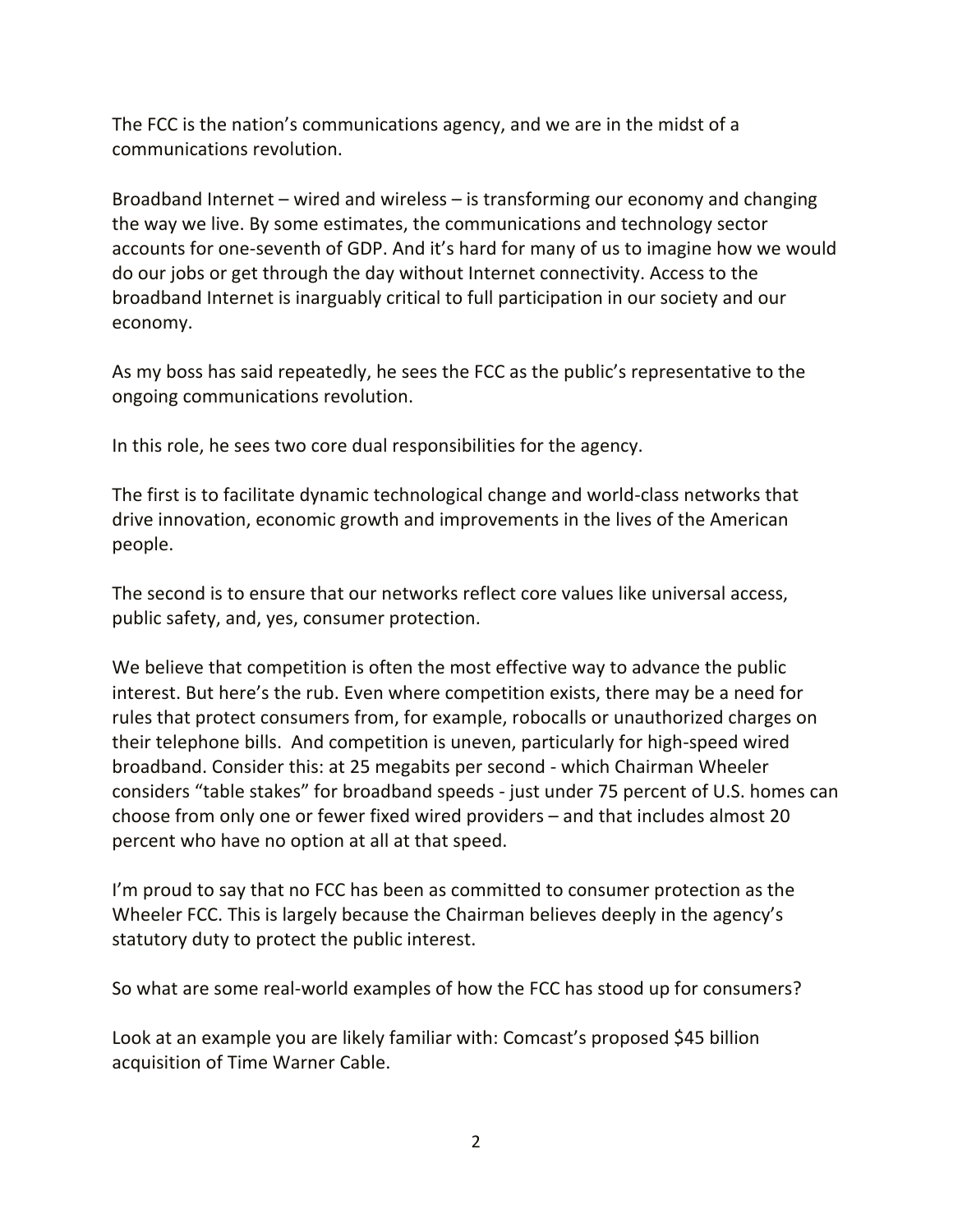The proposed transaction would have created a company with the most broadband and video subscribers in the nation alongside the ownership of significant programming interests.

Although the full Commission was never presented with nor made a final decision on the transaction, FCC staff informed the companies of our serious concerns that the merger risks outweighed the benefits to the public interest, and Comcast abandoned its bid.

## **The Wheeler FCC and Consumer Protection**

The Commission's power to review large media and telecommunications mergers is central to its consumer protection mission. But it is just one of the areas where the FCC is standing up for the interest of consumers.

Two of the most well-known anti-consumer practices we police are what we call "slamming" and "cramming". Slamming is the practice of changing a subscriber's telephone service provider without the subscriber's knowledge or permission. Cramming is when a carrier charges its customers for services that they didn't want or need, also without the subscriber's knowledge or permission, and then buries the cost in long and complicated bills.

In the first seven months of 2015, the FCC's Enforcement Bureau has either fined or settled with nine companies for nearly 18 million dollars for slamming violations.

Our anti-cramming enforcement has been even more robust. From January to July of this year alone, the Enforcement Bureau has fined or settled with eleven companies in the amount of \$176 million dollars.

The Wheeler FCC has also increased enforcement of its privacy and data breach rules, open internet transparency rules, rules against Wi-Fi blocking and robocalls, and public safety rules. Here are just some examples:

- In May 2014, the FCC entered into a \$7.5 million settlement with Sprint to resolve an investigation of violations of the Do Not Call List.
- In September 2014, the FCC entered into a \$7.4 million settlement with Verizon to resolve an investigation into the company's use of personal consumer information for marketing purposes.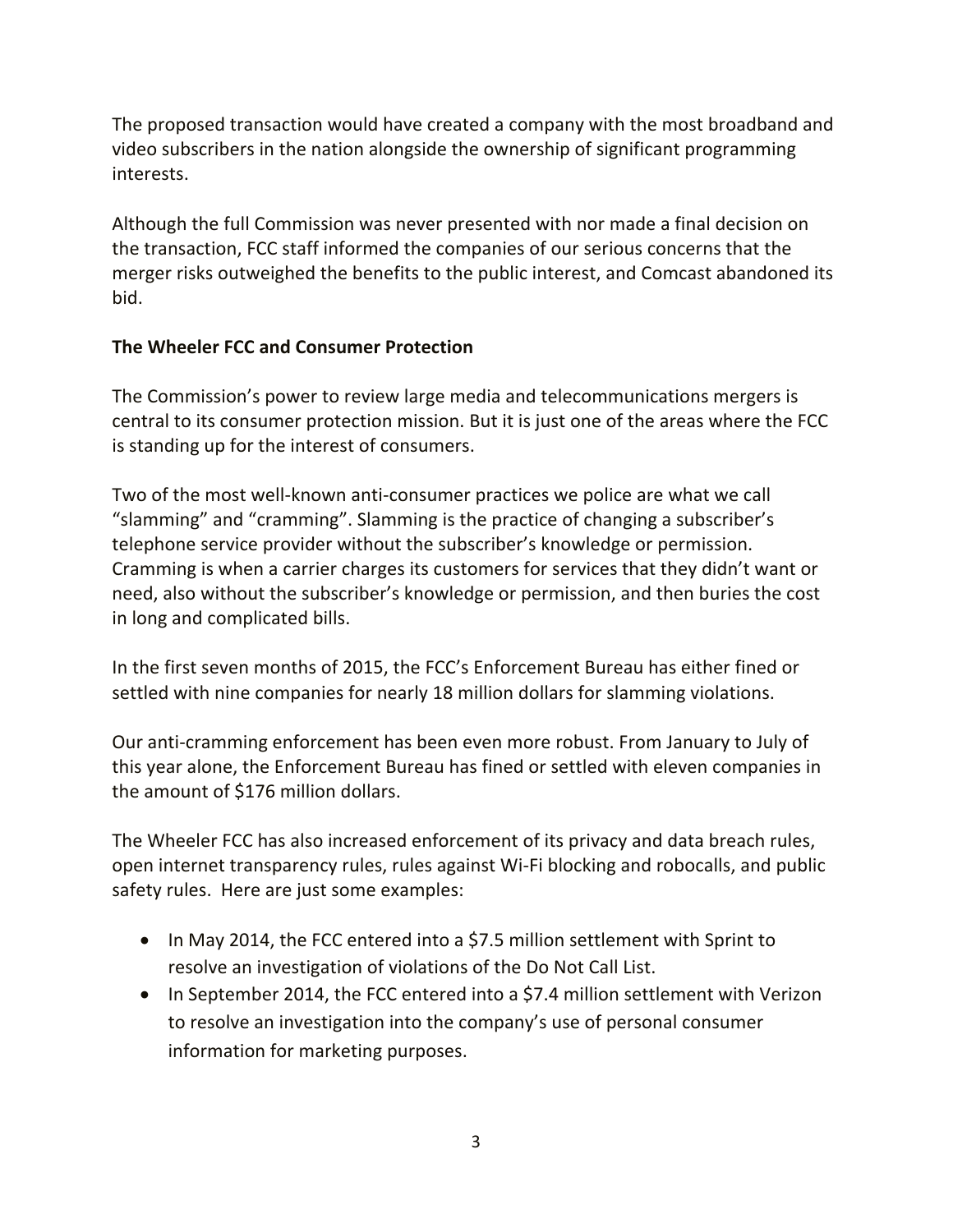- In October 2014, Marriott International paid \$600,000 to resolve an FCC investigation into whether the company intentionally interfered with and disabled Wi-Fi hotspots established by consumers in their hotels. The company Smart City was fined \$750,000 last month for doing the same in various convention centers around the country.
- In April 2015, the agency fined Century Link and Intrado \$17.4 million for not making the proper notifications during a multistate 911 outage that impacted over 11 million people. In July, the Commission settled with T-Mobile for \$17.5 million on similar allegations with respect to a different nationwide 911 outage.
- In July 2015, the FCC entered into a \$3.5 million settlement in a case against the wireless phone companies TerraCom and YourTel for a data breach that occurred when the company stored low-income customers' Social Security numbers, names, addresses, driver's licenses and other sensitive information on unprotected Internet servers that anyone could access through a web search.
- That same month, the FCC proposed a \$100 million fine against AT&T Mobility alleging repeated violations of the FCC's 2010 Open Internet Transparency Rule, including: 1) using the misleading term "unlimited" to label a data plan that was subject to prolonged speed reductions once a certain data threshold was reached; and 2) failing to disclose the speed reductions.

That's quite a record. But that's not all.

Chairman Wheeler has used his "bully pulpit" to forge an agreement with the wireless phone industry to unlock their handsets at a consumer's request and to convince one of the nation's biggest wireless providers to cease its throttling of customers with unlimited data.

Our Consumer and Governmental Affairs Bureau processes thousands of consumer complaints monthly on a wide variety of issues concerning the media and telecommunications sectors, delivering those complaints to service providers, who are required to respond to both the FCC and the consumer within 30 days.

The Commission decided over 20 requests for declaratory ruling under our antirobocalling statute to clarify, for example, that telephone service providers can use robocall-blocking technologies; that text messages are considered calls under the law and that robocallers are liable after making the first call to a reassigned phone number.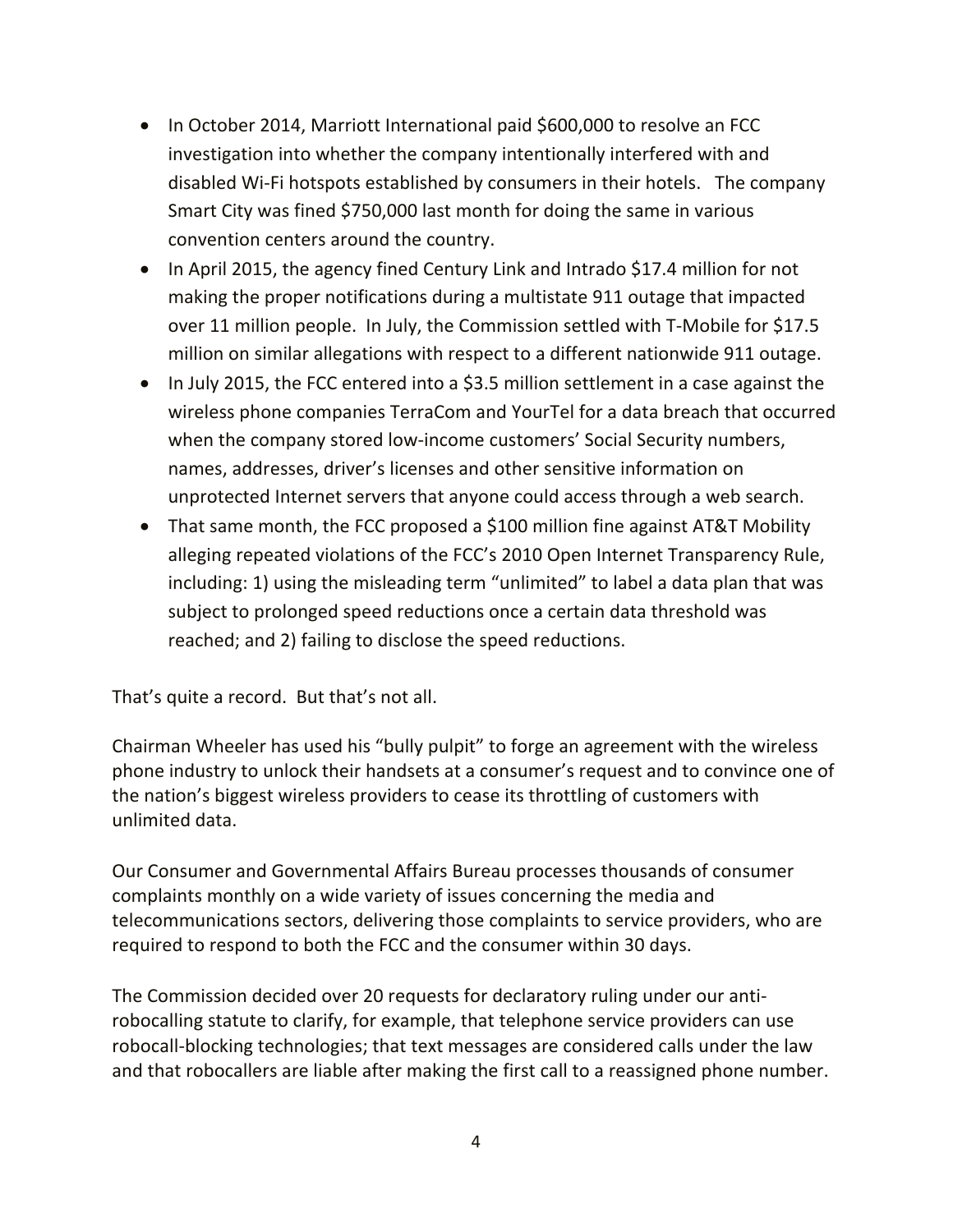Finally, the FCC has used its regulatory authority to, among other things, require text messaging providers to enable consumers to text to 911 during an emergency and to ensure that disabled Americans have access to high quality closed captioning on broadcasting, cable and now on any internet-protocol delivered video.

#### **Other Agencies that Oversee the Communications Industries**

Of course the FCC is not the only federal agency that oversees consumer-related activities in the communications industry sector. The Federal Trade Commission (or FTC) and the Department of Justice (or DoJ) do, and to a lesser extent, the CFPB does as well. I'd like to focus on the first two agencies, since it is their authority over the communications industries that is most often cited as adequate to protect consumers.

The FTC has consumer protection and competition jurisdiction over broad sectors of the economy. Section 5 of the Federal Trade Commission Act prohibits "unfair or deceptive acts or practices in or affecting commerce". The FTC has used Section 5 not only to sanction companies for activities like deceptive advertising and misrepresenting services, but also for privacy violations and data security breaches.

The FCC has worked hand-in-hand with the Federal Trade Commission for years to address many consumer protection issues, including privacy. Among other things, the agencies share consumer complaints, refer cases to each other and engage in joint enforcement actions. We expect this fruitful relationship will continue to ensure consumers are protected.

In addition, the FTC has authority to enforce federal antitrust laws, although it shares that jurisdiction with the Department of Justice, and it has been 15 years since the FTC has overseen a merger involving FCC regulatees.

The Department of Justice's role in overseeing the communications industries is limited to enforcing the antitrust laws. As a practical matter, this has meant reviewing media and telecommunications mergers alongside the FCC. Congress clarified this dual jurisdiction when it amended section 7 of the Clayton Act as part of the Telecommunications Act of 1996 to reaffirm that telecommunications mergers fall within the scope of the DoJ's enforcement authority.

## **Different Competencies and Different Roles**

That the Federal Trade Commission and DoJ have some overlapping jurisdiction with the FCC has long been at the core of an effort by some in the industry to strip the FCC of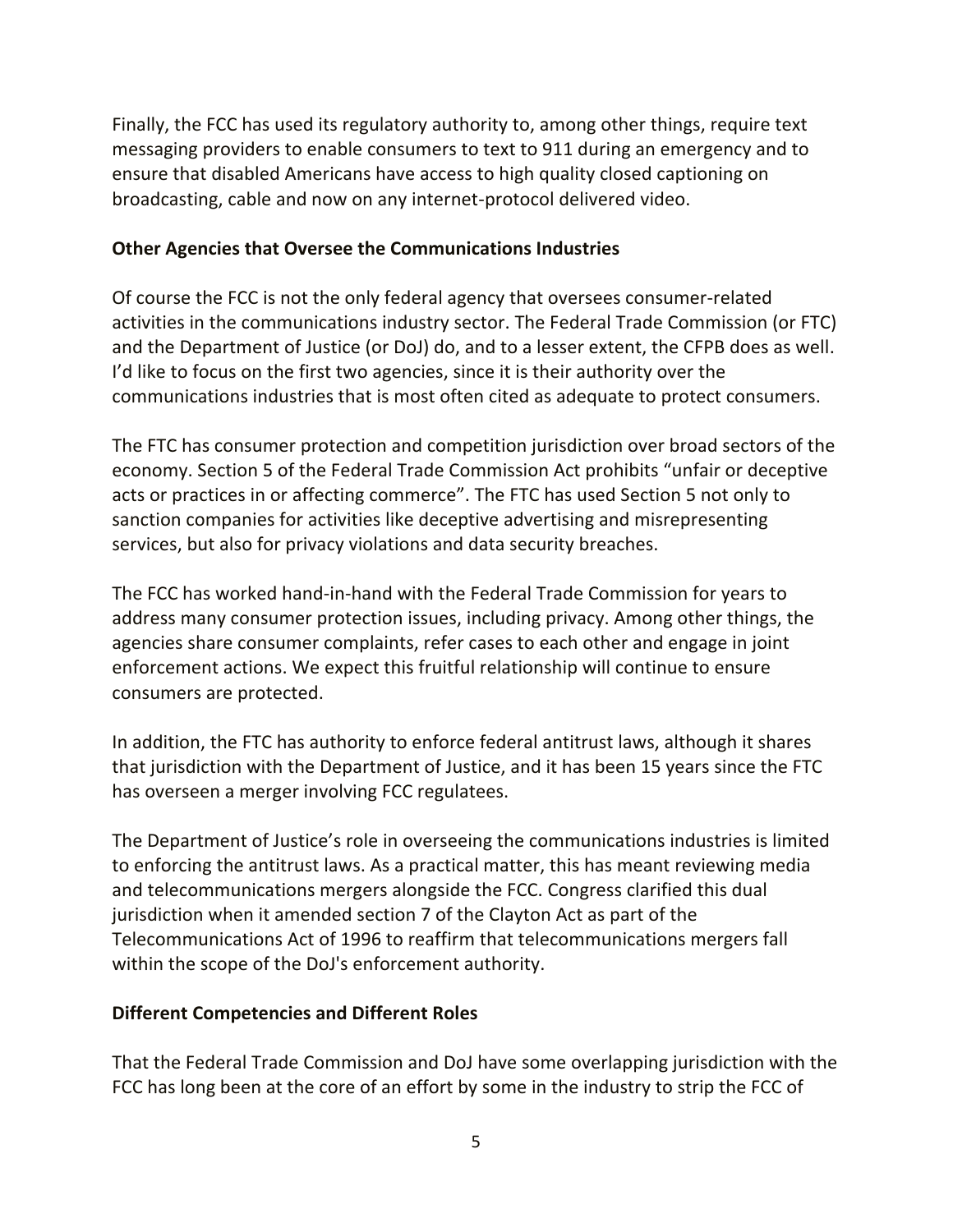most of its consumer protection and all of its merger authority. They argue that having more than one agency regulate a sector is redundant, confusing and leads to inconsistent results that lead to uncertainty and chill investment. They also argue that the Federal Trade Commission Act's prohibition against "unfair or deceptive acts and practices" is adequate to protect consumers from the kind of harms they typically suffer from communications service providers, and that the antitrust laws are adequate to protect consumers from the harms of industry consolidation.

For the reasons I'll discuss, these arguments don't hold much water. Not only are the core competencies and areas of expertise very different in the FCC and their sister agencies, their authority to act to protect consumers is also very different. These complementary competencies and authorities are why Congress vested all three agencies with the power to protect consumers and competition, and why the agencies regularly work together to protect consumers.

If the industry were to prevail in stripping the FCC of its consumer protection and merger oversight roles, the agency might be poorer for it, but so would its sister agencies. And of course the biggest losers would be the American people.

So let me address how the agencies differ in expertise and legal authority.

## *Expert Agency*

First, the FCC plays a vital role as the agency with the greatest expertise about the communications industries and the technologies they use to serve the American people. It employs lawyers, economists, technologists and researchers who are steeped in the knowledge of how the industries work and how their services affect consumers. The FCC also has a fundamental understanding of how industry behavior will play into the longterm growth of the industry. The Federal Trade Commission, as discussed previously, enforces consumer protection and antitrust laws across a broad swath of the economy, including the automobile, retail, pharmaceutical, and credit card industries.

The Department of Justice is similarly situated. Their expertise is not in the industry or the technology; it is in antitrust law and competition policy. As the expert agency for the communications industry, the FCC is best situated to determine whether consumers are being harmed and how to best mitigate that harm.

The DoJ may actually say it best on their website: joint oversight "allows us better to share our respective expertise-the [Antitrust] Division with competition issues and the FCC with the regulatory framework and technical knowledge of the telecommunications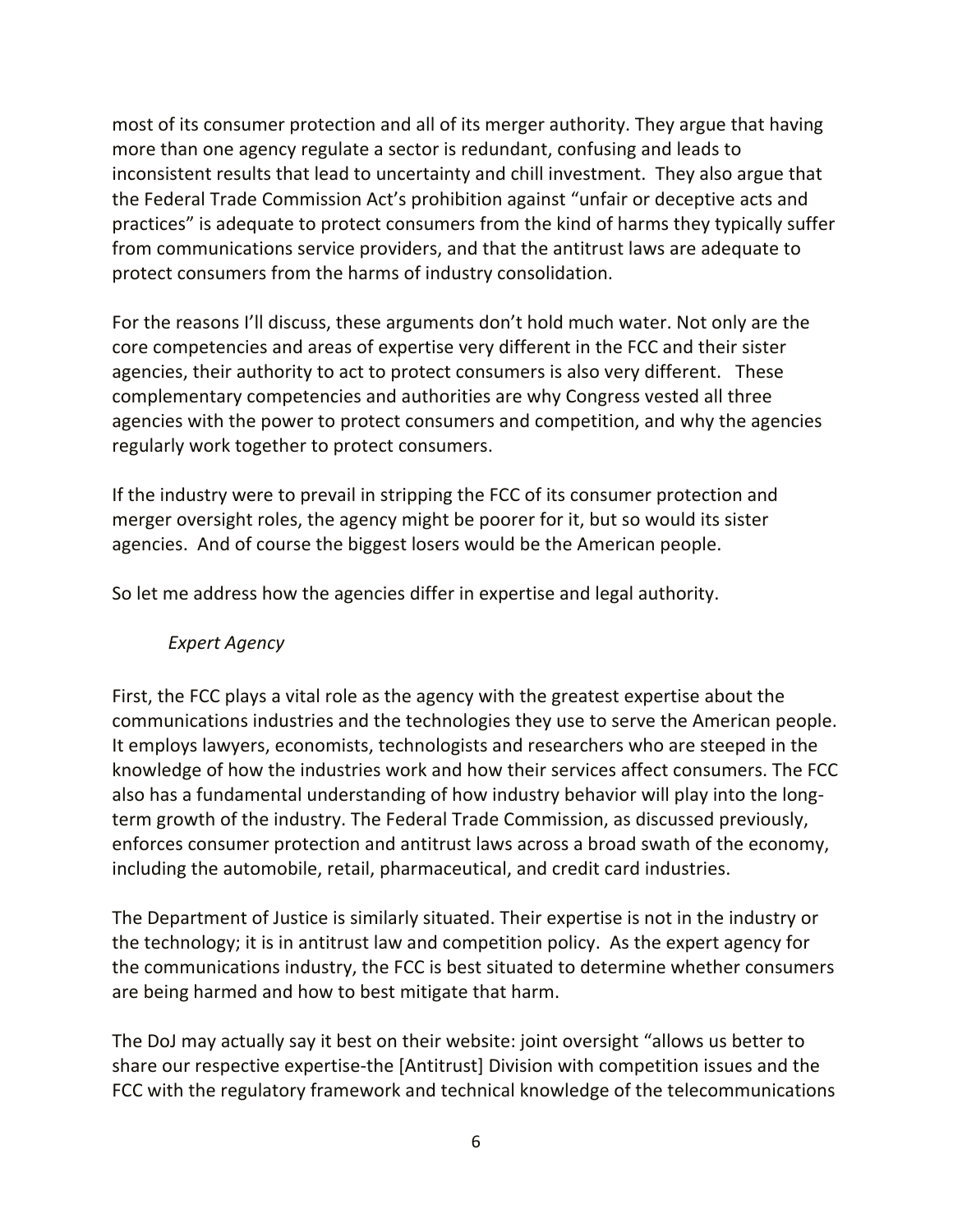industry as a whole." Each agency brings a different set of requirements, principles, and expertise to these matters and as such, the agencies can both complement each other and make sure that there are no gaps in oversight of the companies operating in this space.

## *Ex Ante Regulator v. Post Hoc Enforcer*

Second, the FCC serves a far different regulatory role than either the Federal Trade Commission or the Department of Justice. The FCC is, as they say in the legal biz, an "*ex ante*" regulator – that is, it has the authority and indeed the responsibility, to adopt regulations to protect consumers before they are harmed. The FTC, on the other hand, acts principally as an enforcer of the Federal Trade Commission Act and antitrust laws, *post hoc*, or after the fact. The Department of Justice similarly has no power to adopt *ex ante* regulations that protect consumers from harm.

But why do consumers of telecommunications services need *ex ante* regulations? Isn't *post hoc* enforcement authority enough? The answer to the last question is a resounding NO. Clear and enforceable rules provide regulatory certainty to industry and also give consumers clarity as to what their rights are. Clear rules backed by strong enforcement moderate and deter bad behavior and as a result, protect consumers from all but the worst actors. In the communications sector, where free speech, privacy, economic wellbeing, civic participation and sometimes even life or death (in the public safety context) are at stake, the American people can't wait for *post hoc* enforcement.

## *Antitrust Law v. the Public Interest Standard*

Third, the FCC's legal authority to review media and telecommunications mergers is broader and more flexible than that given to the Department of Justice under the antitrust laws. Section 7 of Clayton Act vests the Department of Justice with the ability to file suit to block any acquisition that may "substantially lessen competition, or tend to create a monopoly." Thus, the agency looks to whether a merger would harm competition in the marketplace, and the burden is on the agencies to prove a violation of the antitrust laws in court. While the DoJ can order structural and behavioral remedies, those remedies are limited to those necessary to preserve competition.

When reviewing transactions, the FCC typically relies on its responsibility under the Communications Act of 1934 to assign licenses in "the public interest convenience and necessity." The FCC must make such a determination every time a license changes hands, and every merger involving cable systems, broadcasters and telecommunications companies implicates license transfers.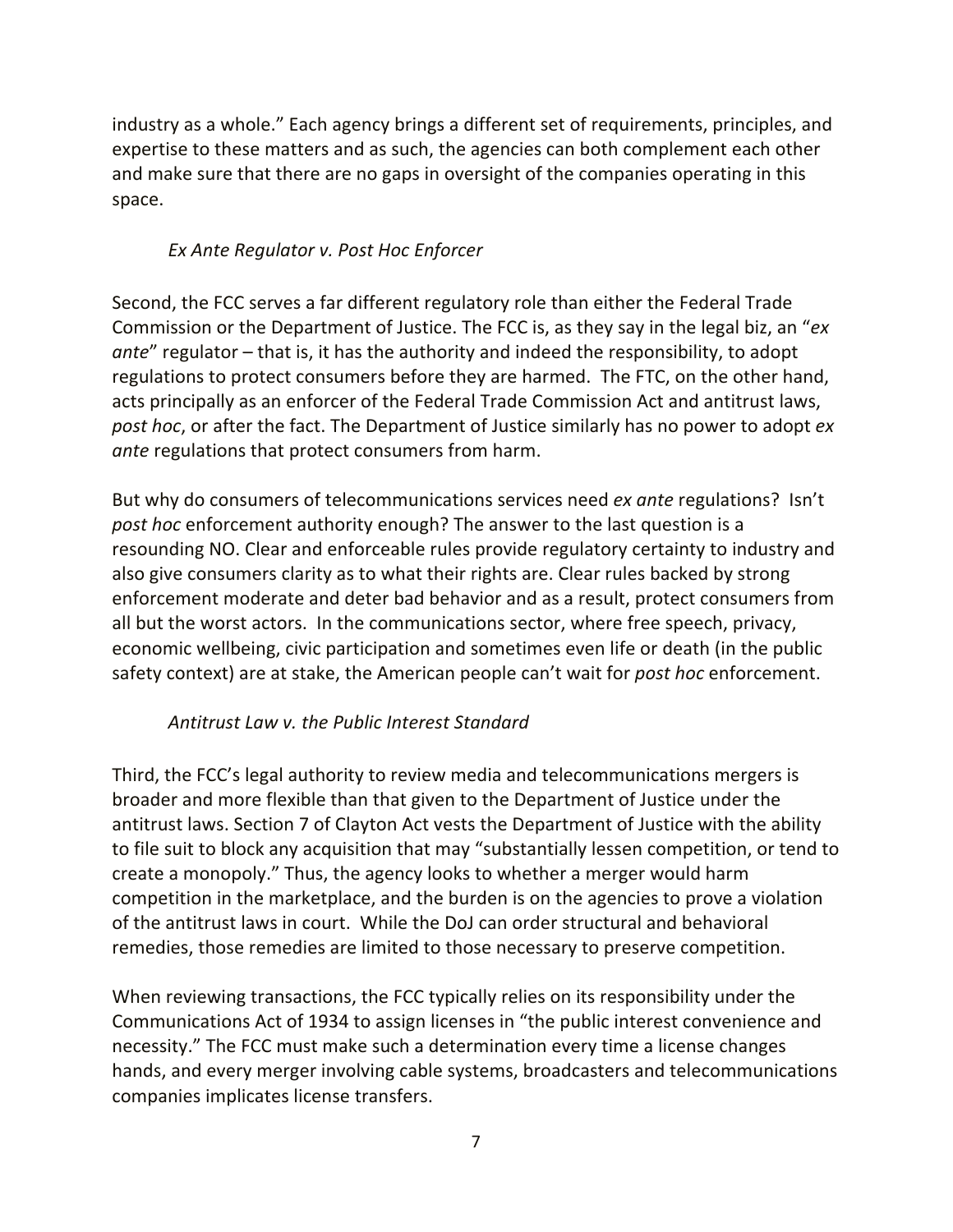The Supreme Court has described the public interest standard as a "supple instrument for the exercise of discretion by the expert body which Congress has charged to carry out its legislative policy." Over 80 years of agency precedent has given that term meaning. Therefore, the FCC considers, among other things, the impact of a combination not just on competition but on consumers, including the price and quality of services, the possibility for new services in the future, free speech, diversity of ownership and the free flow of information. Like the Department of Justice, the FCC can order divestitures and behavioral conditions, but the FCC has the power to remedy potential harms that the DoJ might have difficulty addressing, such as harm to consumers.

That being said, in judging transactions, the FCC is careful to move along both efficiently and in close cooperation with the DoJ and other antitrust agencies. And we are careful to emphasize the particular expertise that the FCC brings to the table and that can have - indeed that has had - concrete impact on merger reviews such as the AT&T-T-Mobile and the aforementioned Comcast-Time Warner Cable transactions.

#### **Overlapping Jurisdiction is Beneficial and Common**

The differences in the FCC's expertise and authority compared to that of its sister agencies also demonstrates perhaps the greatest benefit of overlapping jurisdiction – that the different types of legal authority and technical expertise of each agency makes for better policymaking and enforcement. Clearly Congress, in granting overlapping jurisdiction over the communications industries, agreed.

Our media and telecommunications networks have always been critical to the free flow of information, civic participation and a vibrant economy. But I would daresay that access to the broadband Internet is more essential to our society and economy than any communications network in history. Access to the Internet impacts, among other things, education, health care, commerce and governance like never before. While Congress may not have foreseen the massive technological changes of the recent past, its determination that no one agency should be tasked with overseeing such a huge sector of our economy ensures that consumers will be protected now and in the future.

When an industry sector is so vital to the wellbeing of Americans, overlapping authority is the rule, not the exception. Take the banking industry. According to a Congressional Research Service report, there are no less than 11 different bodies that have some regulatory oversight of the banking industry, including the Federal Reserve, the Federal Deposit Insurance Corporation, the Securities and Exchange Commission, and the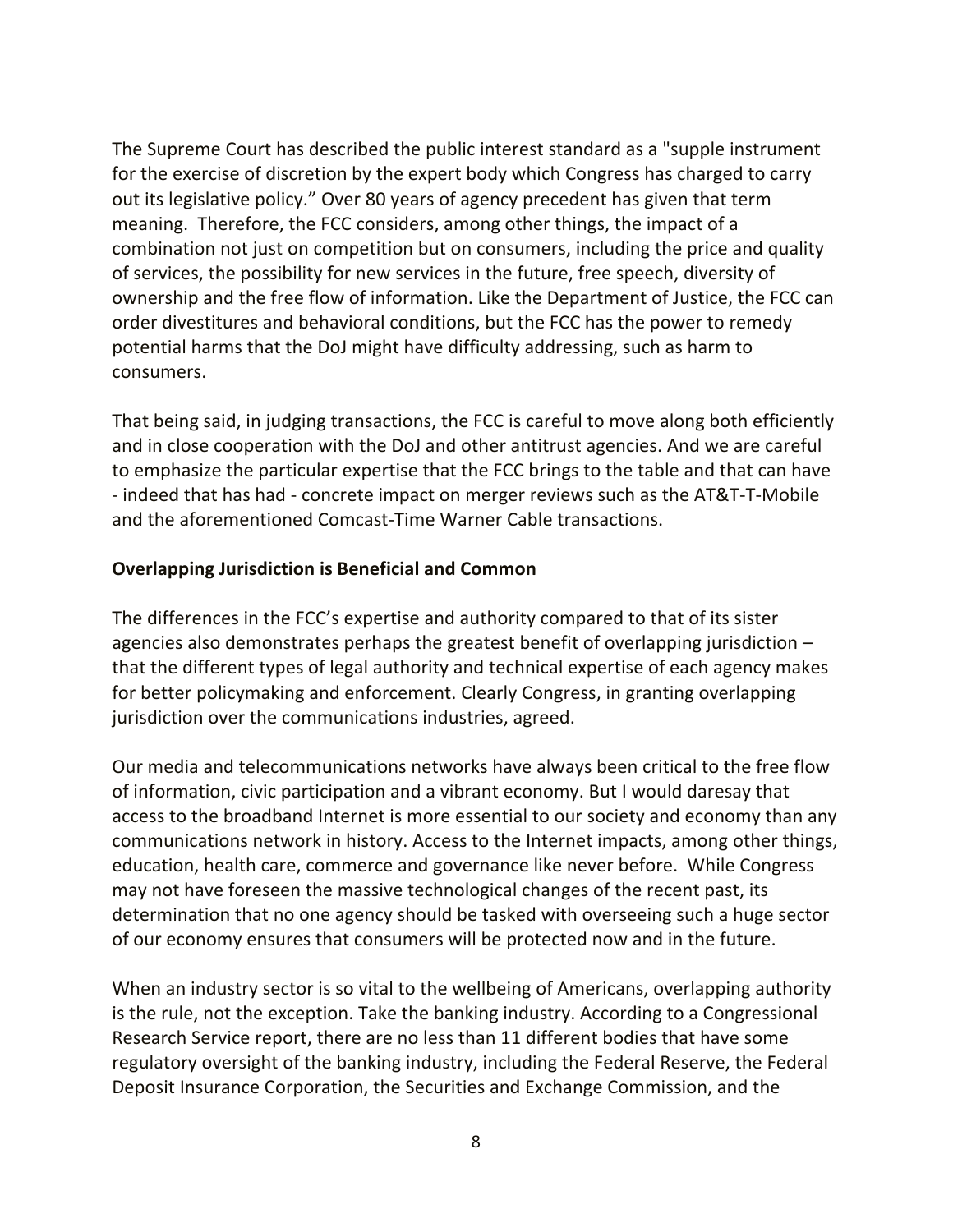aforementioned Consumer Financial Protection Bureau. The same report highlighted several areas of differentiation among these bodies' oversight responsibilities. Some of you might find this banking oversight excessive, but don't forget the major role the sector played in the financial crisis just 7 years ago. This just shows that even with a lot of oversight, there is still work that can be done to protect consumers. This is no different than the vast responsibilities in the telecommunications sector. It's worth noting that the same report on the banking sector suggested that countries with centralized oversight might have fared worse during the financial crisis.

The aviation sector is another example. I know a little bit about this industry. I started out as an aviation administrative lawyer nearly 30 years ago. So I can tell you that when it comes to putting a bunch of people in a flying metal tube, the government has a big interest in making sure that companies are not taking short cuts. The Federal Aviation Administration under the Department of Transportation has the majority of responsibilities in this sector, including maintenance and safety requirements and pilot certifications. But the National Transportation Safety Board steps in to conduct independent investigations of aviation accidents. And the Transportation Security Administration, which is part of the Department of Homeland Security is tasked with ensuring the safety of airline passengers and freight.

Think also about the health care sector, which like the communications industry is vast and immensely important to the public. And take as just one example the formidable chronic disease of asthma. Citizens can look to the Department of Health and Human Services, the Department of Transportation and the Environmental Protection Agency to regulate the care and prevention of this disease (as well as many others). The Center for Disease Control under the Department of Health and Human Services provides data around asthma prevalence in communities and guidelines for treatment, while the Food and Drug Administration, which is also under HHS, approves and monitors the safety of asthma medications. At the same time, the Department of Transportation and Environmental Protection Agency create rules that dictate emission standards for air quality to, among other things, protect those with the disease.

These are just a few examples of multiple agency oversight of vital industry sectors. As our economy and society become more interconnected, rarely will the issues we face now and in the future be addressed adequately by just one agency.

#### **Conclusion**

I'll close with two thoughts. The first is that in a country where access to the broadband Internet is inarguably critical to full participation in our society and our economy,